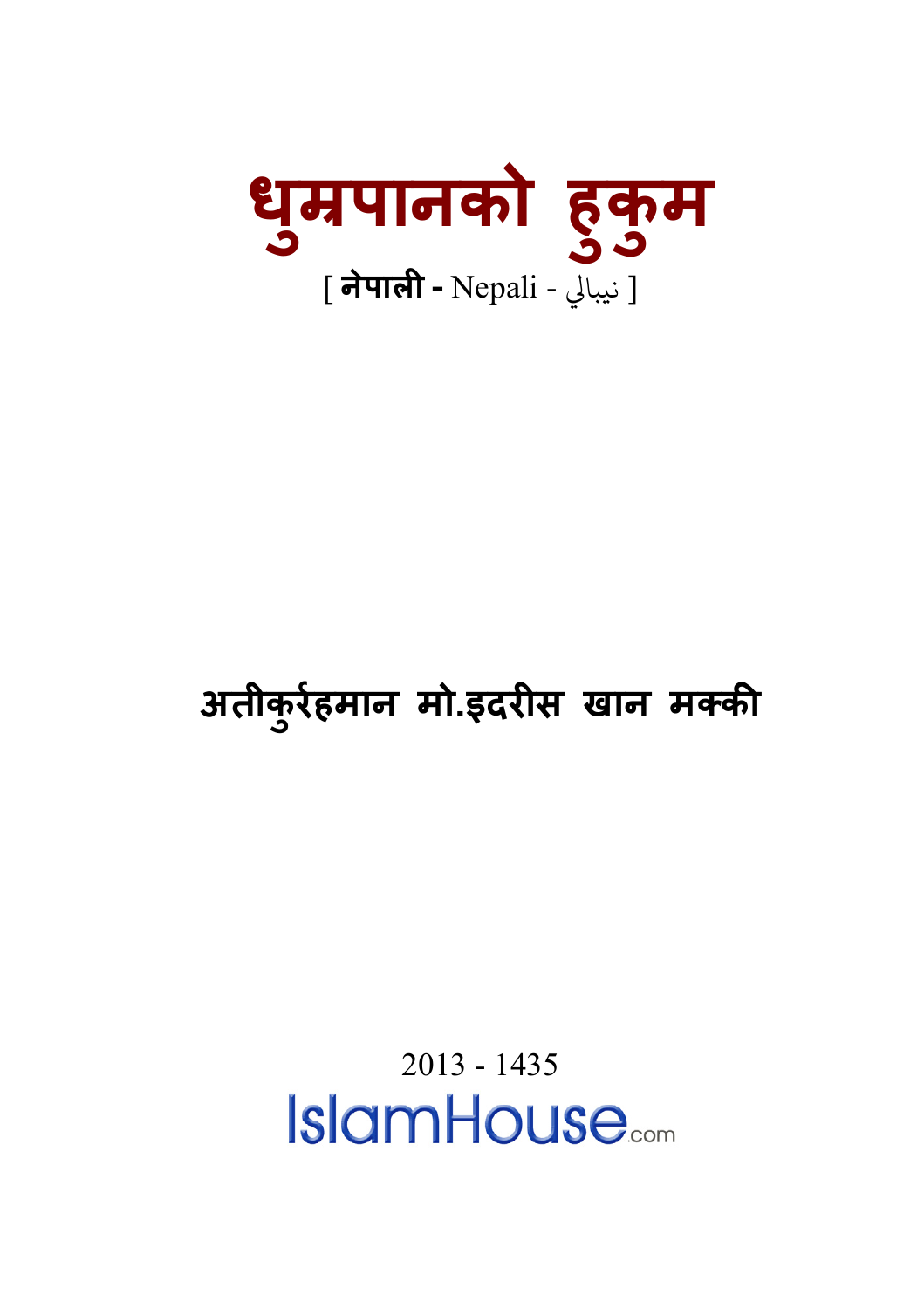حكم التدخين

« للغة انليبايلة »

عتيق الرحمن محمد إدريس خان مكي

## 2013 - 1435 **IslamHouse**.....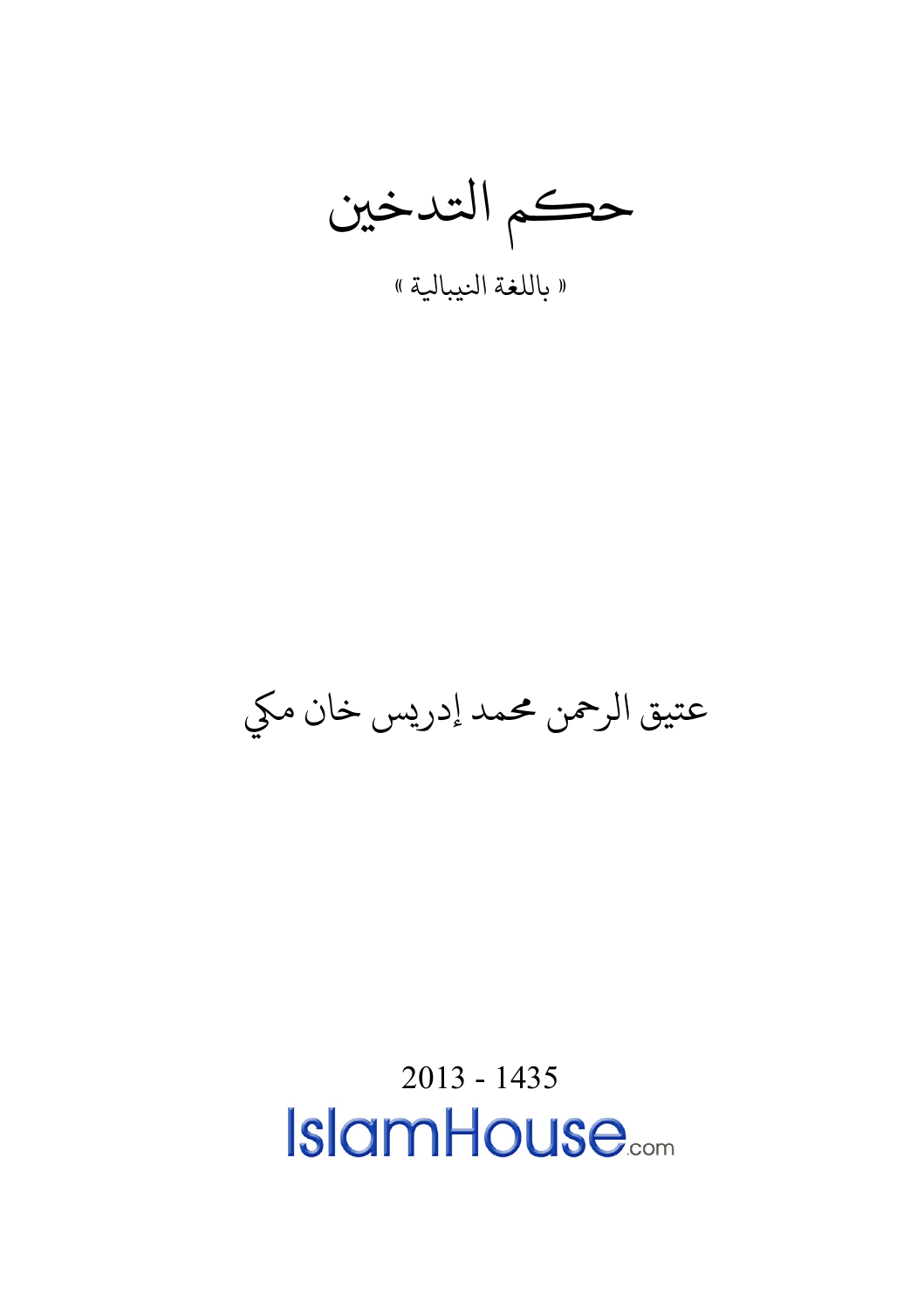بسم الله الرحمن الرحيم

الحمد لله و الصلاة و السلام على نبينا محمد و على آله و صحبه أجمعين

सम्पूर्ण प्रशंसा अल्लाहको लागि हो। र दरूदो सलाम उनका दूत्त मह्म्मद् र उनका परिवार र साथीहरु माथि होस्।

#### सर्वाधिकार लेखकमा सुरक्षित छ।

पुस्तक पाइने ठेगाना -: इस्लामिक गाइडेन्स सेन्टर कपिलवस्तु नगरपालिका व.नं. ९ महवा तौलिहवा कपिलवस्त् (नेपाल) सम्पर्क नं. ००९७७-९८४७०३०७८० ९७२७६४९२३८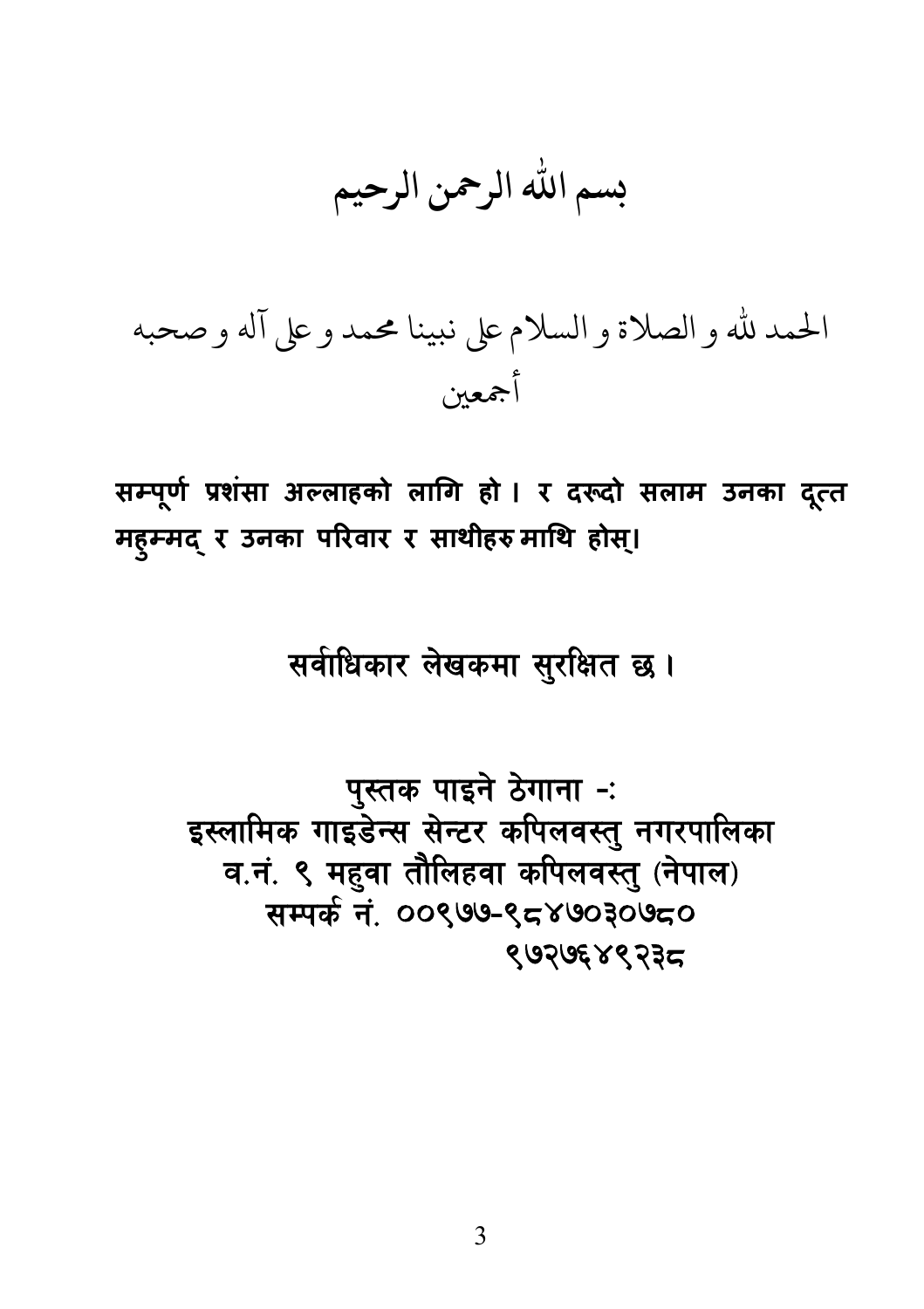### लेखकको विचार

अलहम्दो लिल्लाहे नहमदोह् व नस्तईनोह् व नस्तगफिरह् व नऊजो बिल्लाहे मिन शोरूरे अनफोसेना व मिन सईयाते आमालेना, मैंयहदेहिल्लाहो फलामोजिल्ला लह व मैंयुजलिल्हो फला हादिया लह व अशहदोअल्लाइलाहा इल्लल्लाहो व अशहदो अन्ना मोहम्मदन् अब्दह् व रसुलह् । (अम्मा बअ़द)

हरेक प्रकारको प्रशंसा अल्लाहको लागि छ जसले सर्म्पूण ब्रहमाण्डलाई उत्पन्न गऱ्यो, र अल्लाहको शान्ति अवतरित होस् अन्तिम संदेष्टा मुहम्मद सल्लल्लाहो अलैहे वसल्लम र उहाँको घर परिवार र सार्थोहरू माथि र उनी सबैहरू माथि जुन यस इस्लामको प्रचार प्रसार गरे र मुहम्मदको पद्धतिलाई उत्तम मानी उसै माथि हिंडी आफ़्नो जीवन व्यतीत गरे।

हाम्रो समाजमा ध्म्रपानको सेवन सर्वसाधारणले बिना क्नै रोकटोक गर्छन् हाम्रो देश नेपालको अधिकतम जनसंख्या गैर .<br>मस्लिम भएकोले उनीहरूको देखादेखी मुस्लिमहरू पन धुम्रपान गर्छन्, र उनीहरूलाई यसबारे इस्लामीय वैधानिक हकम थाहा नभएकोले मात्र यस्तो गर्छन्।

म यो सानो पुस्तकमा धुम्रपानको वैधानिक विश्लेषण गर्ने प्रयास गरेको छु आशा छ कि घुम्रपान गर्नेहरूलाई लाभ पुऱ्याई यस अवैध कार्यबाट उनीहरूलाई छुटकारा दिलाओस् , र इस्लामीय नियम अनुसार जीवन व्यतीत गर्ने बाटो देखाओस् ।

 $\overline{4}$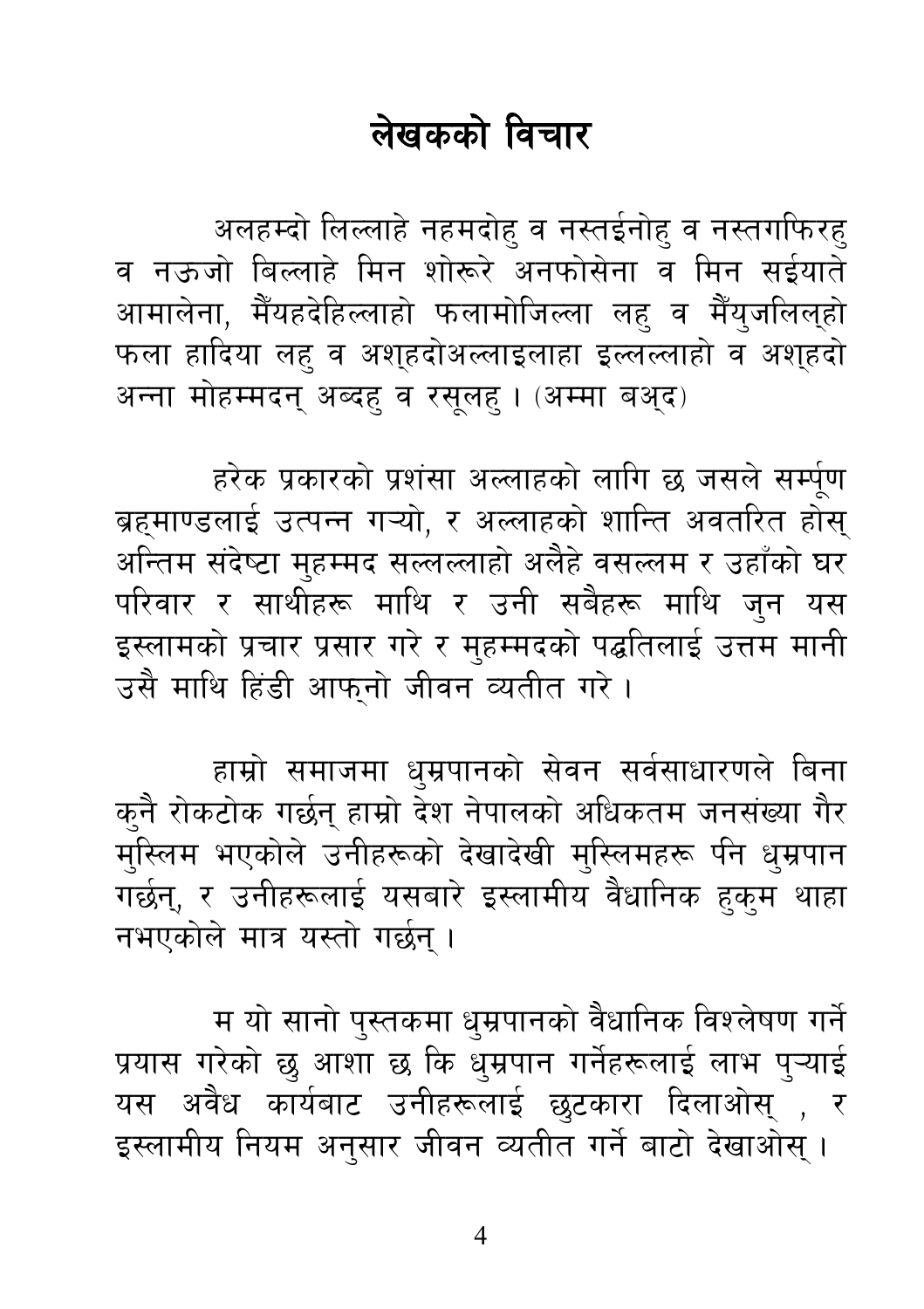मेरो अल्लाहसित प्रांथना छ कि हे अल्लाह यस पुस्तकबाट र्सवसृष्टिलाई लाभ पुऱ्याई मलाई आफ्नो कृपाको पात्र बनाऊ र .<br>मेरो घरपरिवारका सबै सदस्यलाई र्स्वग प्रदान गर । (आमीन)

#### लेखक

अतीकुर्रहमान मोहम्मद इदरीस खान मक्की कपिलवस्तु नगरपालिका वार्ड न.९ महुवा तौलिहवा कपिलवस्त् नेपाल मो.नं. ००९७७-९८४७०३०७८० Mob.00977-9847030780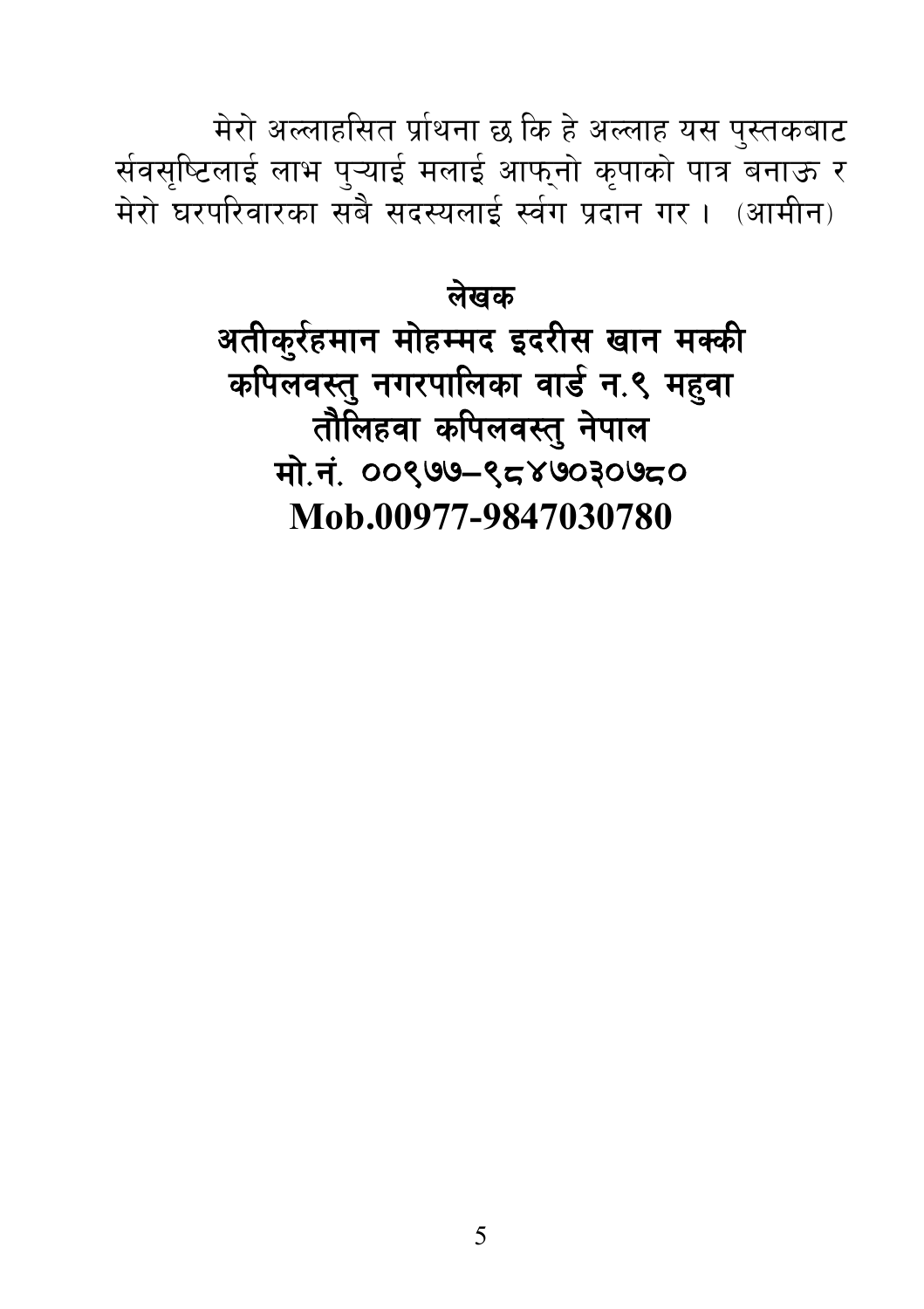बिस्मिल्लाहिर्रहमानिर्रहीम

# धुम्रपानको इतिहास

धुम्रपान अथवा सिगरेटको सेवन गर्न्, सुर्ती  $\overline{\rm{C}}$ Dacco खान् दुवैको अर्थ एउटै हो । र सुर्ती जसबाट सिगरेट बन्छ त्यो गाँजा चर्स जस्तै एउटा बोटबाट बनाइन्छ, र तम्बाकूको बोट पनि अरु बोट बिरुवा जस्तै सबै ठाउँमा पाइन्छ । तर यसको प्रयोग सबै भन्दा पहिला मेकसीकोमा आज भन्दा २५ सै वर्ष अघि नै प्रारम्भ भएको थियो । यसलाई त्यहाँ केवल खशियालीको अवसरमा प्रयोग गरिन्थ्यो । त्यस पछि अमेरिकामा यसको प्रयोग प्रारम्भ भयो. अनि सारा संसारमा फैलियो ।

प्रारम्भमा यसलाई ( हक्का ) चिलमद्वारा प्रयोग गरिन्थ्यो जुन कि अहिले सिगरेटको रूपमा प्रेणित भइसकेछ । र स्पेनी राहिब ( धर्मगुरु ) बारतुल् मियूदलह कासा नाम भएको धर्मगुरुले (जन्म १४७४ - मृत्यु १५६६ ) आफुनो पुस्तक भारतको सामान्य इतिहासमा भन्न हुन्छ कि " दक्षिणी अमेरिकामा सेतो भारतीयहरूले धम्रपान गर्थे चिलम द्वारा " ( चिलम: माटोले बनाइएको एउटा पदार्थ हो जन सिगरेटको पहिलो आकार हो।)

र यो धुम्रपान गर्ने उद्देश्य केवल यो थियो कि नत यसको संलग्नता धर्मसित थियो नत जादसित बरु सबै उपभोग गर्ने

6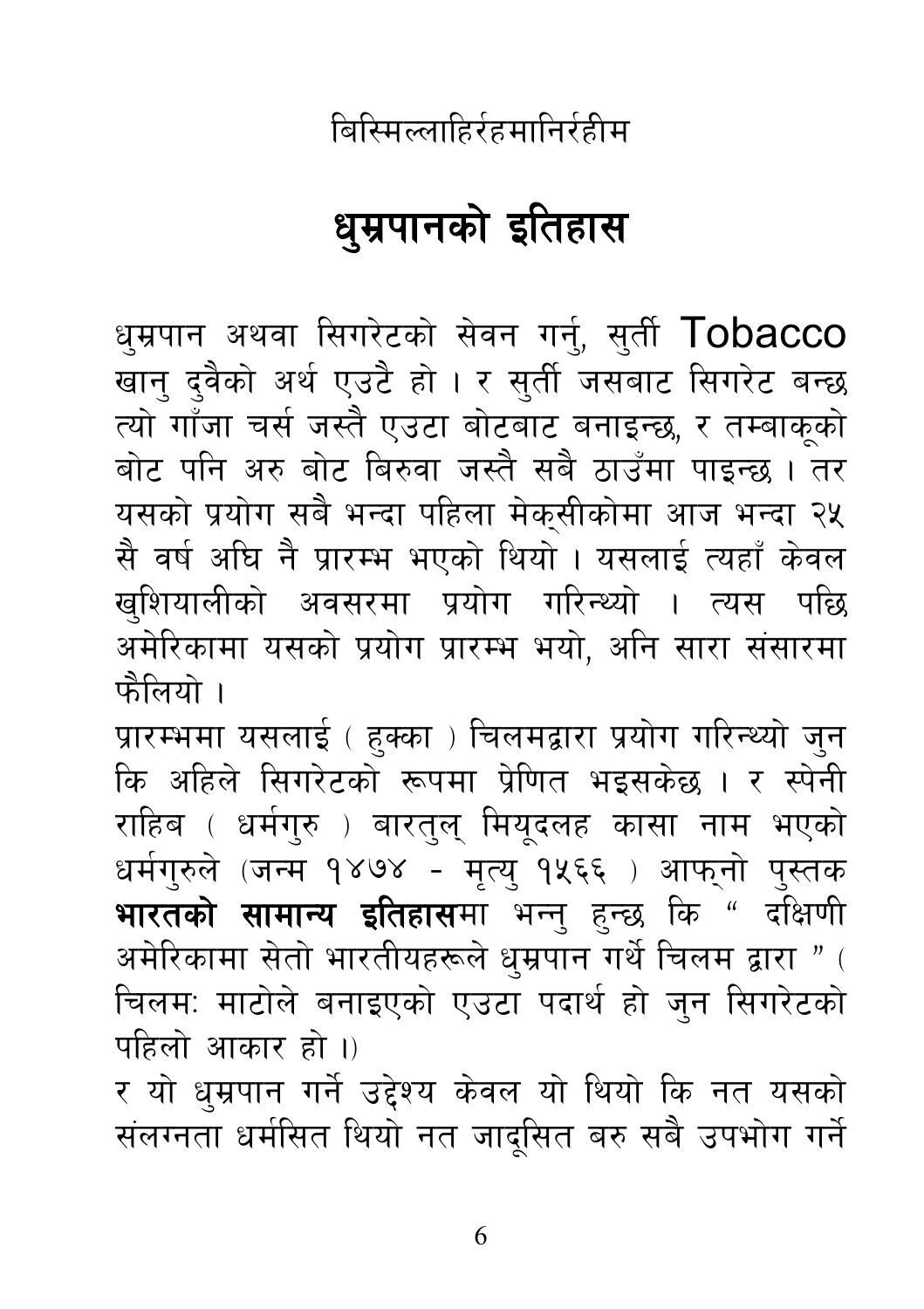वस्त् भौ यसको पनि प्रयोग गरिन्थ्यो । र यसको हानि नोक्सानीबारे कसैलाई केही थाहा थिएन ।

पहलो युरोपियन मान्छे Rodrigo de jerez ले १४९३ ई. मा पहिलो पटक धम्रपान गऱ्यो ।

र सुर्तीको खेतीपाती १५३५ ई. मा प्रारम्भ भयो। र १५६५ ई. मा Sir jon howkins नामक मान्छेद्वारा Tobacco विलायतमा पुग्यो र धुम्रपानको प्रारम्भ भयो ।

यस्तै रोममा १५६१ ई. मा धुम्रपानको प्रारम्भ भयो । र सत्रहौं शताब्दीमा संसारको अधिकतम देशहरूमा धुम्रपान शुरू भयो जसरी अलमानिया, रूस, तुर्की, अफ्रीका आदि ।

र जुन सिगरेट आज हामीहरू हेरिरहेका छौ त्यसलाई १८५५ ई. मा रूसले त्यार पाऱ्यो फोरे पूरा संसारमा सिगरेट फैलियो

जब देखि सिगरेटको प्रयोग शुरू भयो त्यही समय देखि नै यसलाई प्रयोग गर्नेबारे मान्छेहरू दुई ग्रुपमा विभाजित भए । <u> १ - यसको प्रयोगलाई प्रोत्साहना दिनेहरू हुनु राजा हुनरी, र</u> फ्रान्सको राजा, र अलमानियाको ठूलो फरेदरिक, र रोममा बाबा बन्दक्त ।

२ - धेरै धुम्रपान गर्नुमा रोक लगाउनेहरू मध्ये निम्न हुन् । बाबा ओरियान जसले कनिसा भित्र धुम्रपान माथि सन् १६२८ मा रोक लगाउनु भयो, र राजा जीमस सन् १६१९ मा इन्गलैन्डमा रोक लगाउन् भयो, र सन् १६५० मा रूसले धुम्रपान गर्नेहरूलाई दण्डित गर्ने घोषणा गऱ्यो. र रूसमा सन

 $\overline{7}$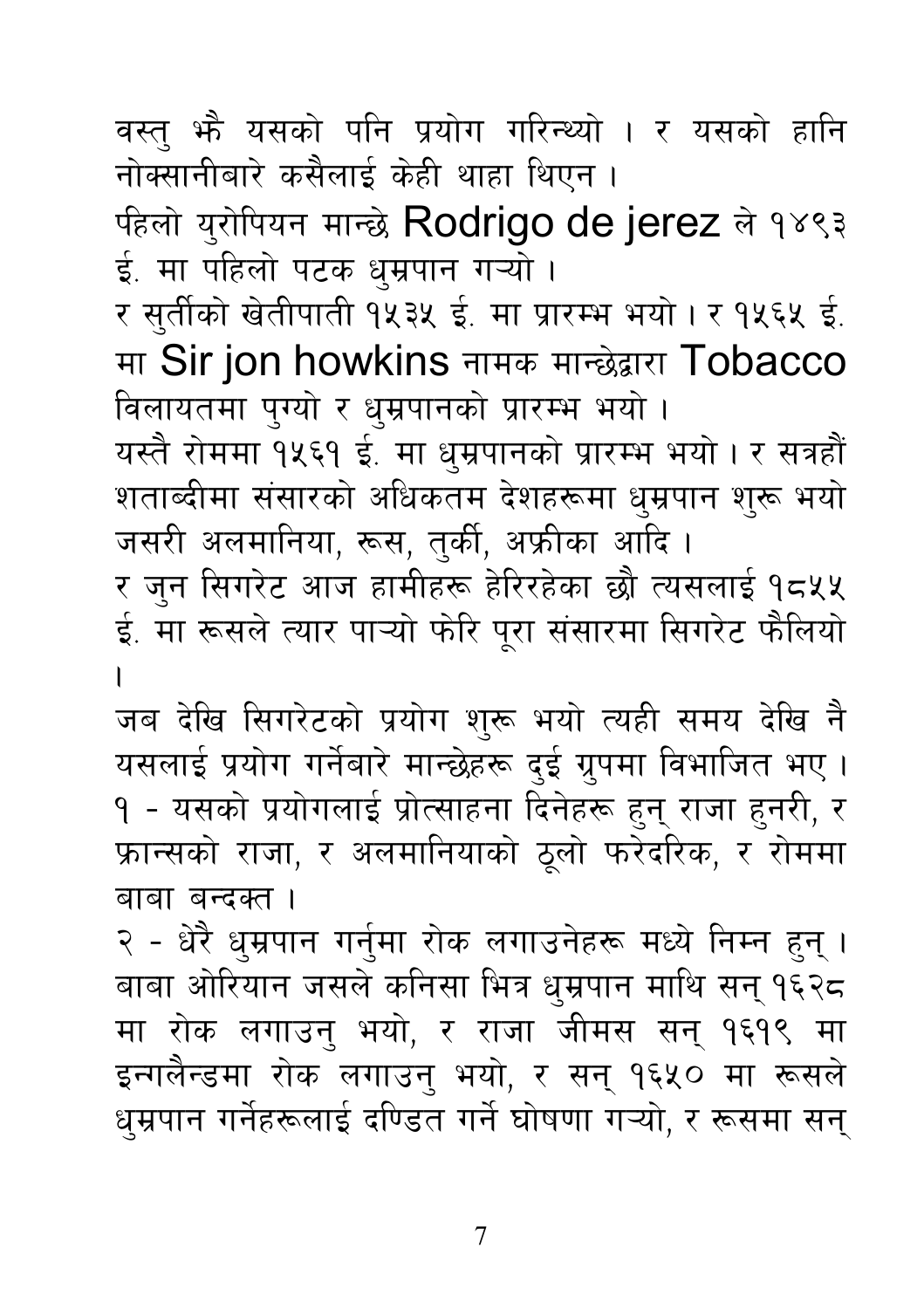१८४८ ई.मा बाटोमा धुम्रपान गर्नुलाई अवैध गरियो , र यस्तै<br>अरु मान्छेहरू छन् जसले धुम्रपानलाई राम्रो मानेनन् ।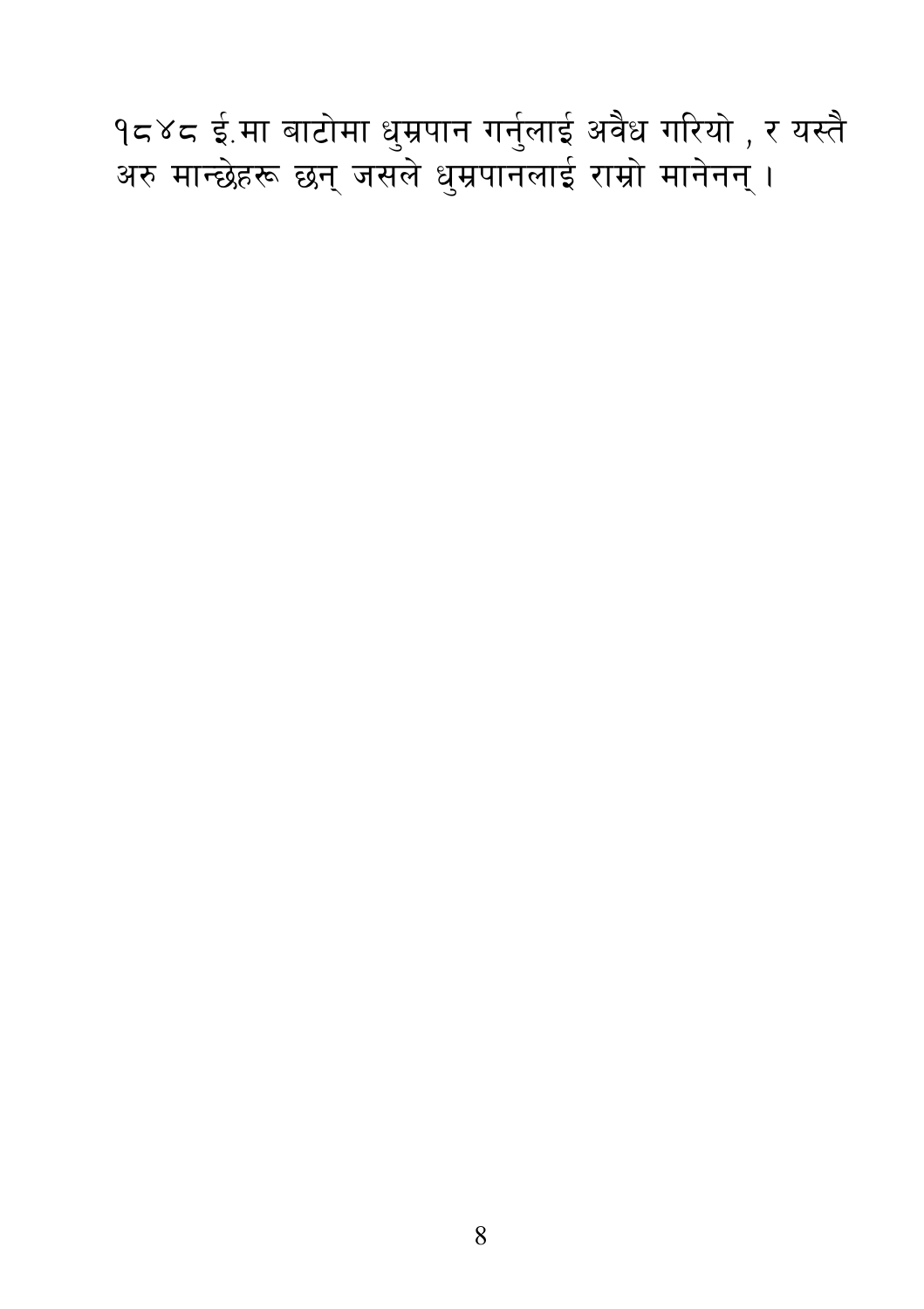# धुम्रपानको हानिकारक्ता

र्पहलो पटक लन्दनको मेडिकल कालेजका डाक्टरहरूले सन् १६२५ ई. मा धुम्रपानको हानि माथि परिक्षण गरी भने कि " धम्रपान स्वास्थ्यको लागि हानिकारक छ "। र सन् १८२८ ई.मा अलमानियाका दई महान विद्वान  $B$ osselt र Reimen ले परिक्षण गरी हानिकारक पदार्थ निकोटीन ( Nicotin ) को पत्ता लगाए । र सन् १९४८ ई. मा अमेरिकाका डाक्टरहरूले परिक्षण गरी यो पत्ता लगाए कि धम्रपानबाट क्यान्सर हुन्छ, तर यो परिक्षण लिखित रूपमा सन् १९५२ ई.मा सार्वजनिक गरियो । यस पश्चात धुम्रपान माथि परिक्षण हुँदै गयो र यसलाई अनेकौ विरामीको जरो भनियो ।

## सिगरेटमा प्रयोग हुने केही पदार्थहरूका केही प्रमुख हानिहरू

निकोटीन : यो क्यान्सरको प्रमुख कारण हो, र यसबाट बलड प्रेशर पनि हुन्छ, र मनुष्यको हुदयको कार्यमा बाधा हाल्छ, र रगतको कमी पनि गर्छ ।

तार (तारकोल) Tar : जिब्रो, ओंठ, मुख, र फेफडाको क्यान्सरको कारण हो ।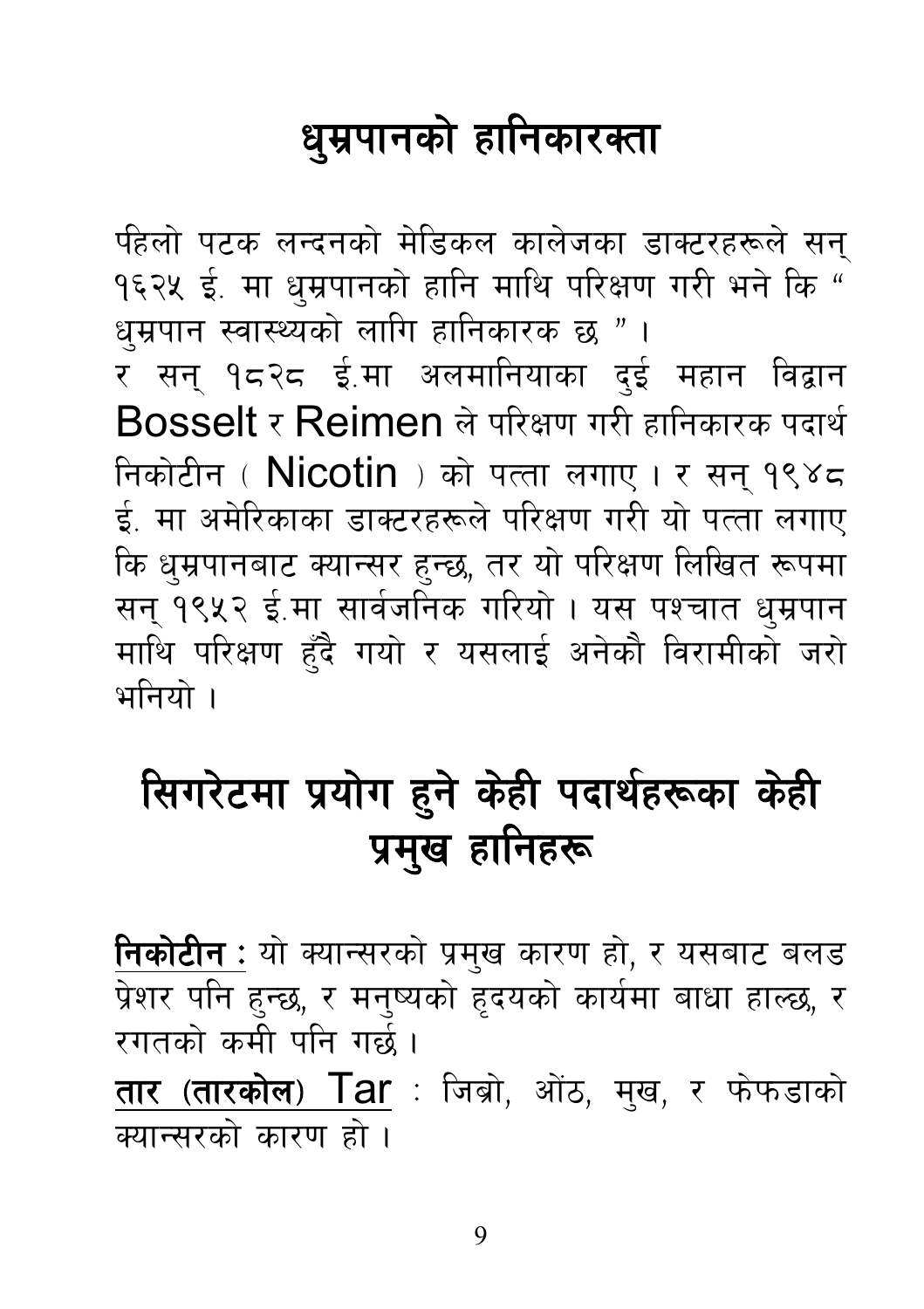<mark>ओल ओकसीड कारबोन</mark> : यसबाट व्याकुल्ता , स्वाँस लिनुमा<br>अप्ठयारो हुनु , टाउकोमा पीडा हुनु आदि विरामीहरू मनुष्यलाई लाग्छन् । र उपरोक्त कुराहरू बाहेक अरु लगभग ४०० यस्ता पदार्थहरू सिगरेटमा प्रयोग गरिन्छ जसले मनुष्यको शरीरलाई हानि प्ऱ्याउँछ।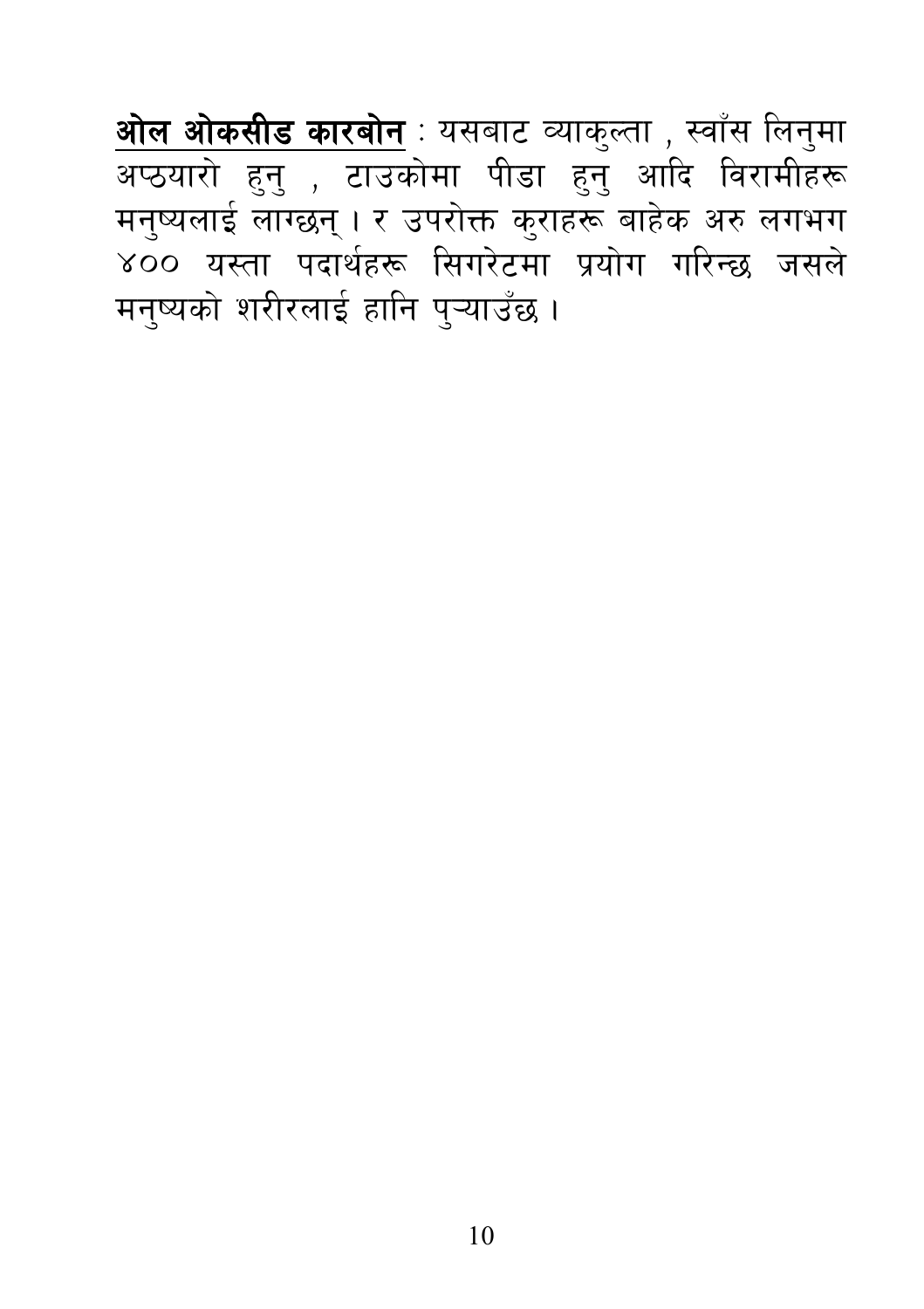## धुम्रपान इस्लामीय दृष्टिमा

इस्लामले प्रत्येक त्यस वस्तुलाई हराम वर्जित गरेको छ जसबाट मनुष्यलाई हानि पुग्छ। र प्रत्येक त्यस वस्तुलाई वैध गरेछ जसबाट मनुष्यलाई लाभ होस् । र यस्तो वस्तु जसमा हानिको उपेक्षा लाभ अधिक छ त्यसलाई पनि ग्राह्य भनेको छ । तर यदि कुनै वस्तुमा लाभ छ तर त्यसको हानि लाभ भन्दा अधिक छ भने त्यसलाई अवैध गरेको छ जस्तो कि मदिरा सेवन । मदिरा सेवनमा केही लाभ पनि नीहित छन् तर त्यसको लाभ हानिबाट कम छ त्यसै कारण त्यो अवैध छ। अर्थात जुन वस्तु पनि हामीलाई हानि प्ऱ्याउँछ त्यो इस्लामीय दष्टिकोणले अवैध छ चाहे हामीलाई त्यसको हानिबारे थाहा होस् वा नहोस् ।

र यो एउटा वास्तविक सत्य हो कि इस्लामले जति वस्तुलाई खान् पीउन्बाट रोक लगाएछ त्यो सबैमा मन्ष्यको शरीरलाई हानि प्ऱ्याउने पदार्थ हुने पुष्टि डाक्टरहरूले र वैज्ञानिकहरूले गरी सकेका छन् । जस्तो कि मदीरा सेवन, संगरको मास खान्, मृतकको मासु खानु आदि ।

अल्लाहको फर्मान छ :

अर्थ : आफूलाई आफै हत्या नगर। (सूरतुल् बकर: २९) र आर्को ठाउँमा अल्लाहको भनाई छ :

अर्थ : आफ्लाई आफै विनाश नगर । ( सूरतरल् बकर: १९५

र धुम्रपान गर्नु आफै आफूलाई बर्बाद गर्नु हो , त्यसैले हे सर्वश्रेष्ठ सृष्टि आफूलाई विनाश तर्फ नलगाऊ, बरु उचित,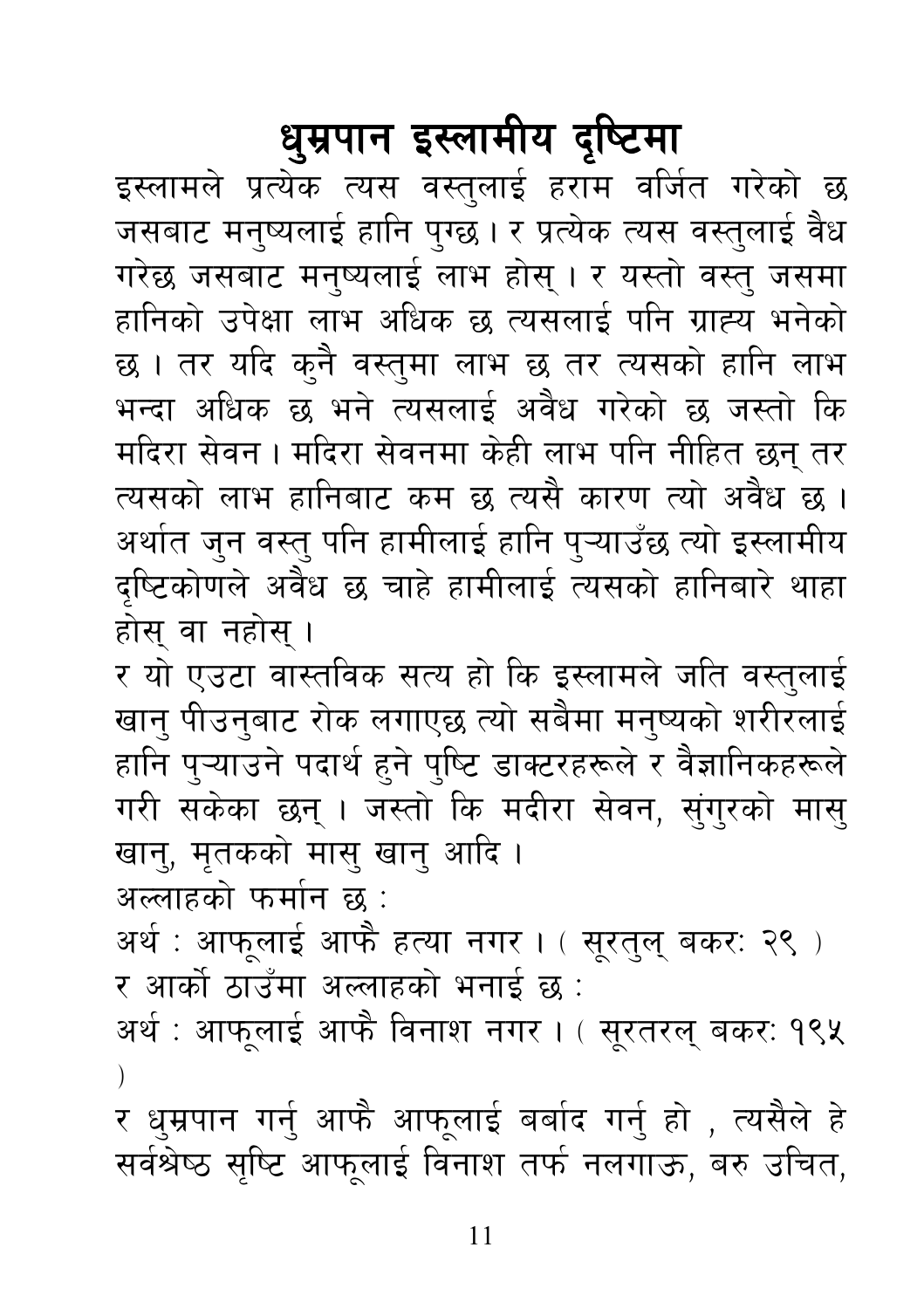राम्रो र स्वच्छ एवं पवित्र कुराहरूको सेवन गरी आफ्नो<br>जीवनलाई आनन्दमय बनाऊ ।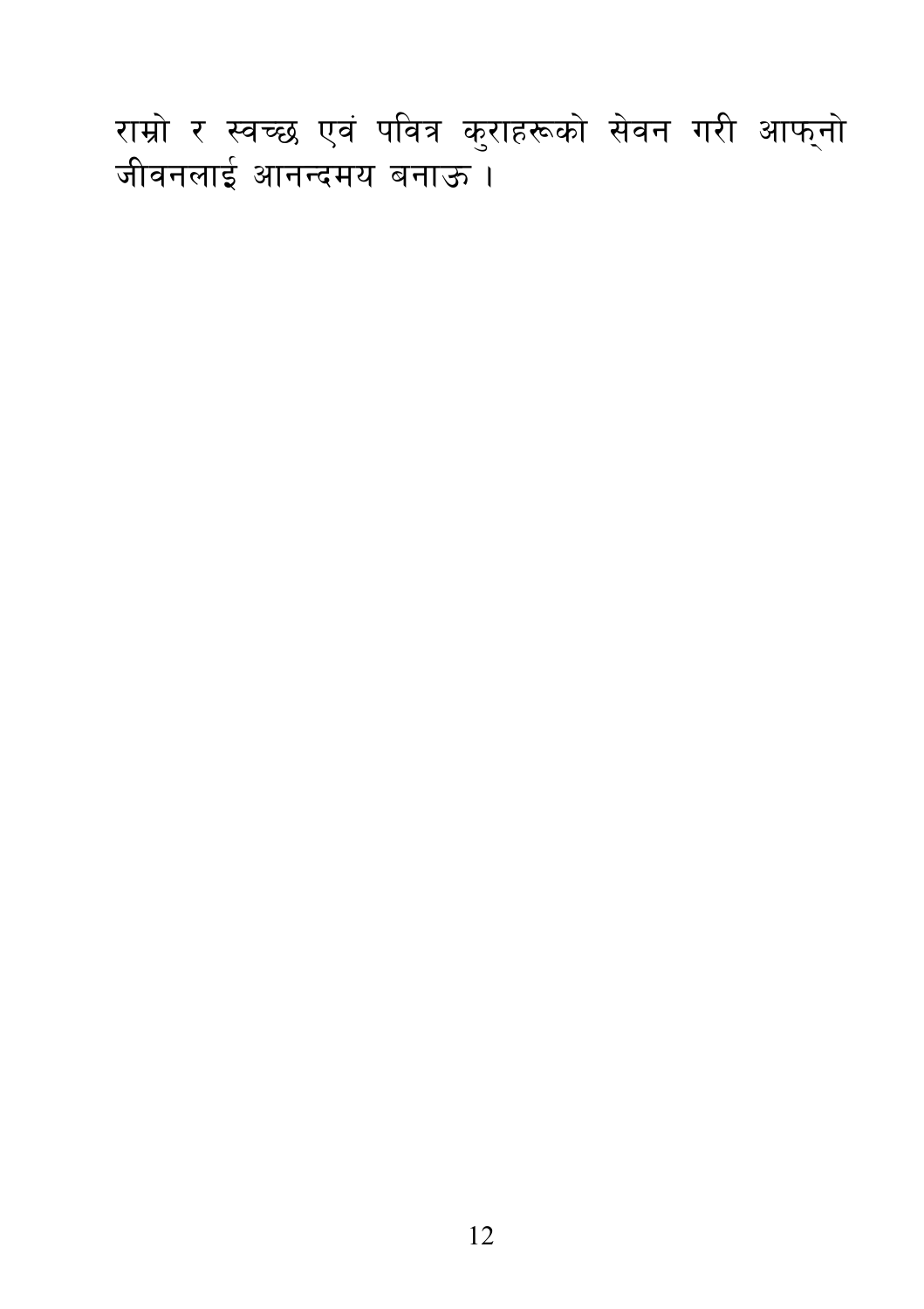## धुम्रपान हराम हुनुका प्रमाणाहरू

१ - चिकित्सकहरू र डाक्टरहरूको भनाई अनुसार धुम्रपान गर्न् स्वास्थको लागि हानिकारक छ। र हामी पहिलै नै वर्णन गरिसकेका छौं कि हानिकारक वस्तु सेवन गर्नु हराम छ कुरआनका दुई श्लोकको खण्डहरूको माध्यमबाट ।

२ - धुम्रपान गर्ने मान्छेको मुखबाट नराम्रो गंध आउँछ जसबाट धुम्रपान नगर्ने व्यक्तिहरूलाई कष्ट पुग्छ अनि फरिश्ताहरूलाई पनि कष्ट पुग्छ जस्तो कि हदीसमा छ :

अर्थ : जसले प्याज वा लहसन खाएछ त्यो हामी भन्दा र हाम्रा मस्जिदहरू भन्दा पर रहोस् । र आफ्नो घर मै बसी राखोस् । ( बखारी , मुस्लिम)

जब प्याज जुन कि जायज करो हो तर त्यसमा नराम्रो गंध हुन्छ त्यसै कारण घरमा बस्ने आदेश छ भने धुम्रपान जुन कि हराम करा हो यसलाई सेवन गरेर कसैलाई कष्ट दिन् कसरी उत्तम र वैध हनसक्छ ।

३ - धुम्रपान नशीला पदार्थ मध्ये एक हो र हदीसमा छ : अर्थ : प्रत्येक नशीलो पदार्थ हराम छ । र आर्को हदीसमा छ : अअर्थ : उम्मे सलमा रजीअल्लाहो अन्हा वर्णन गर्छिन् कि रसूल सल्लल्लाहो अलैहे वसल्लमले प्रत्येक नशीलो पदार्थको

सेवनबाट मनाही गर्न् भएकोछ । ( अबू दाऊद, अहमद ) तात्पर्य यो कि तम्बाकू जसबाट धुम्रपान गरिन्छ त्यो नशीलो पदार्थ मध्येको हो यसले गर्दा धुम्रपान इस्लाममा निषेध छ ।

 $13$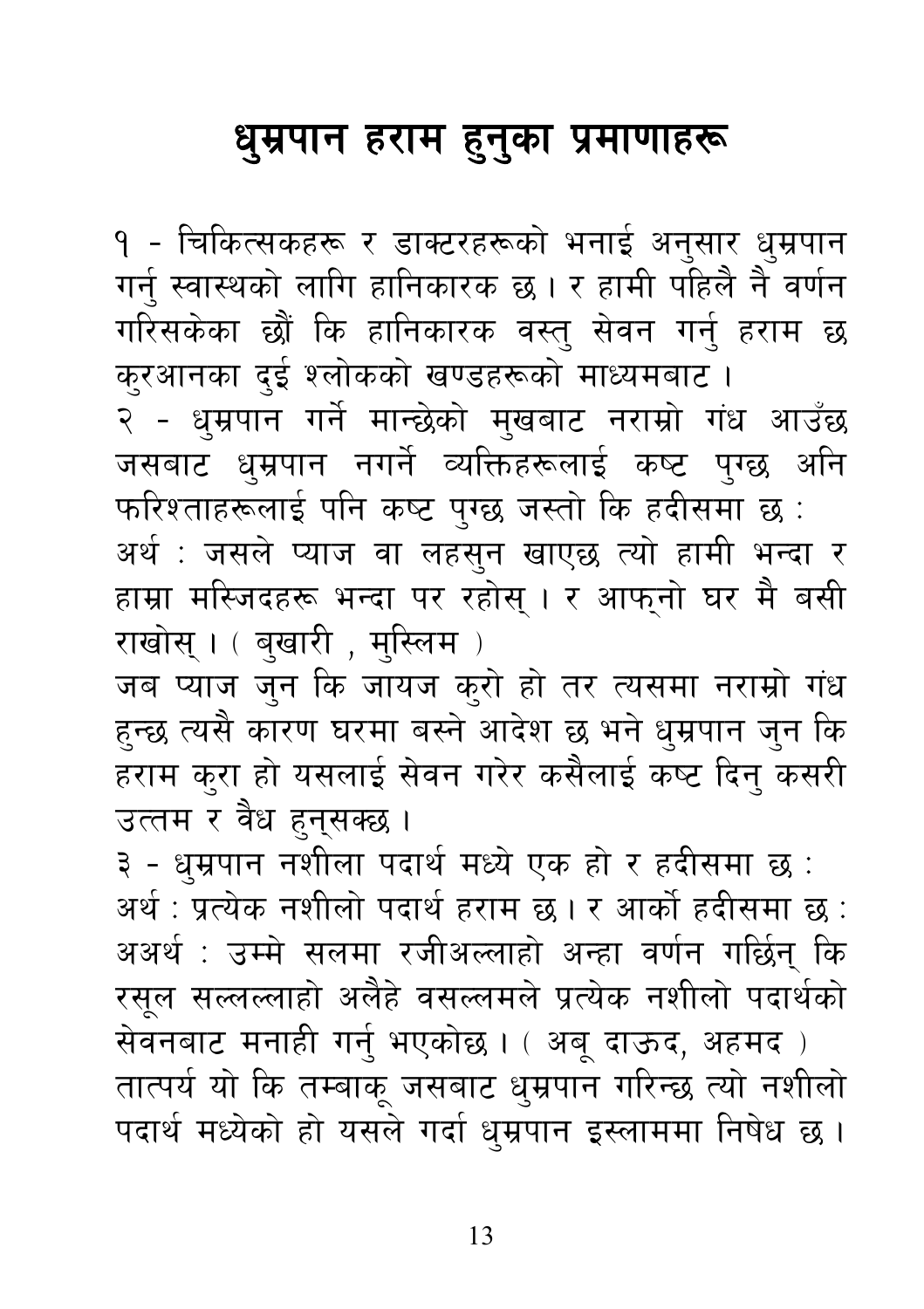तर कतिपय जना यो टिप्पणी गर्छन् कि मैले ध्म्रपान गर्दा मलाई कुनै किसिमको उन्माद अथवा नशा आउँदैन फेरि यो कसरी हराम भयो ? यस्ता मान्छेहरूको लागि रसुल सल्लल्लाहो अलैहे वसल्लमको यो फर्मान नै पर्याप्त छ उहाँको भनाई छ : " जस वस्तुको ठूलो मात्रा नशा गरोस् ( उन्मादी बनाओस्) त्यसको सानो मात्रा पनि हराम छ "। र धुम्रपान यदि नशा दिदैन भने यसको अर्थ यो होइन कि त्यो नशीलो पदार्थ होइन बरु त्यसको ठुलो मात्रा सेवन गर्दा मनुष्य उन्मादी भइहाल्छ यसै कारण यसको सानो मात्रा अर्थात सिगरेट जसमा सानो मात्रामा तम्बाक् प्रयोग गरिन्छ त्यसको सेवन हराम छ ।

४ - यसमा क्नै संदेह छैन कि जुन सम्पत्ति यस धुम्रपान माथि खर्च गरिन्छ त्यो फाल्त खर्च हो र फाल्तु र अनायासमा खर्च गर्न् अवैधानिक छ , अल्लाहको फर्मान छ :

अर्थ : प्रयाप्त मात्रामा खानपान गर तर फजूल खर्ची नगर अल्लाह फजल खर्च गर्नेहरूलाई मनपराउँदैन । ( सरतल अअराफ ३१)

५ - अल्लाहले मुहम्मद सल्लल्लाहो अलैहे वसल्लमको प्रशंसा गर्दै भनेको छ $^+$ 

अर्थ : उहाँ सल्लल्लाहो अलैहे वसल्लम उनीहरूको लागि स्वच्छ र पवित्र क्राहरू हलाल गर्छन् र नराम्रो अपवित्र कराहरू निषेधित गर्छन् (सूरत्ल् अअ्राफ १५७) अर्थात धुम्रपान अपवित्र करो हो जुन मनुष्यको शरीरको

विनाश गर्छ, किन भने धम्रपान नत भोजन हो नत औसधि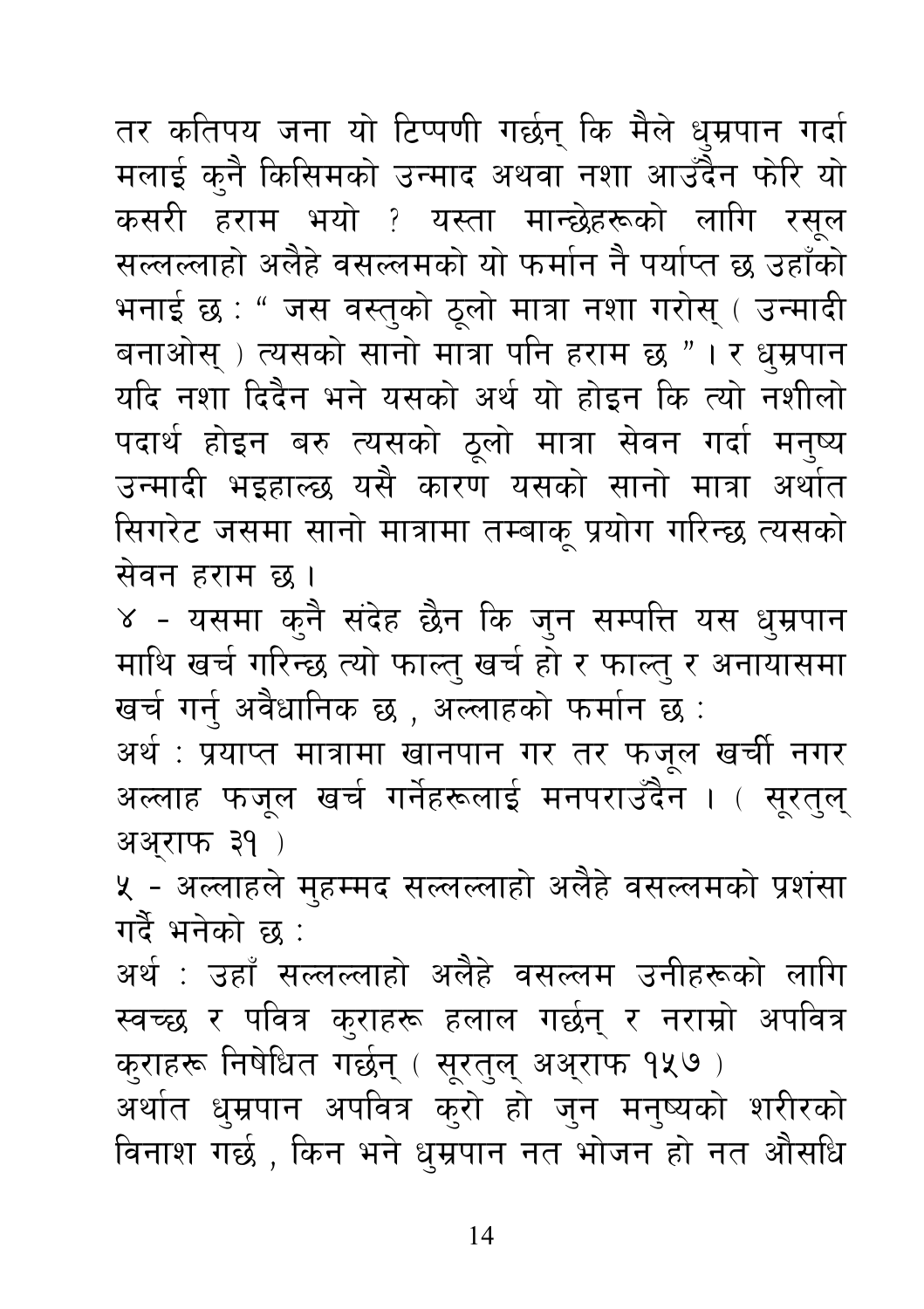बरु अपवित्र कुरा हो यसले गर्दा यो इस्लामीय विधान अनुसार अवैध छ।

र यस जस्ता अरु थुप्रै प्रमाणहरू विद्वानहरूले वर्णन गरेका छन् जसलाई पेश गर्ने यो ठाउँ होइन बरु यति प्रमाण नै प्रयाप्त होलान् ।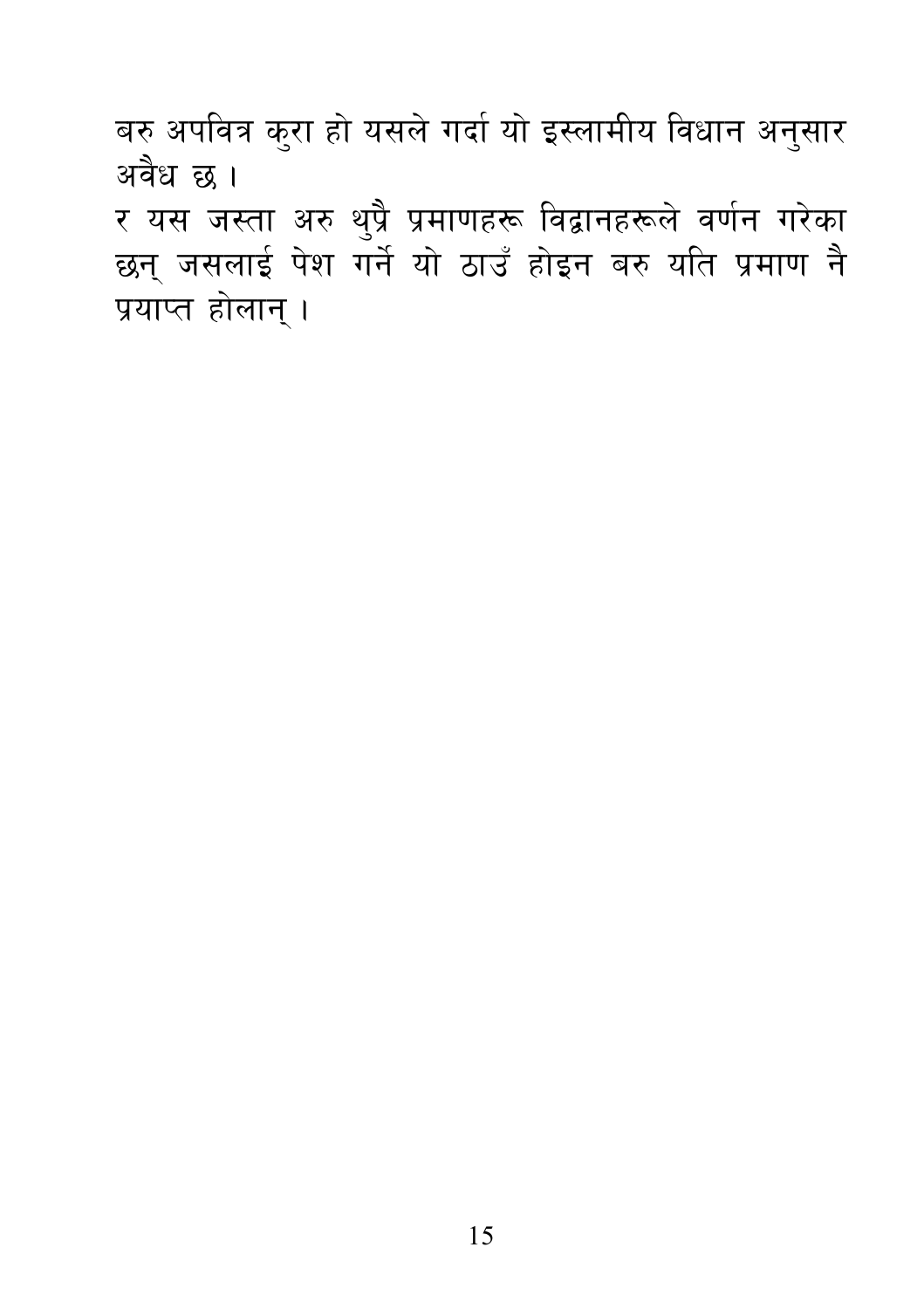# धर्मगुरु र विद्वानहरूको दृष्टिमा धुम्रपानको हुकुम

अधिकतम् विद्वानहरूले ध्म्रपानलाई अवैध भनेका छन् उनी मध्ये केहीको नाम निम्न हुन् !

हन्फी विद्वानहरू <u> १ - अश्शरनबलली ।</u> २ - इस्माईल अन्नावल्सी । ३ - अलु मसीरी । ४ - अल् अमादी । ५ - मुहम्मद अलाउद्दीन अल् हस्कफी । ६ - रजब इब्ने अहमद। ७ - मुहम्मद बिन अस्सीदीक अज्जुबैदी। ८ - मुहम्मद बिन सअद्द्दीन । ९ - महम्मद अब्दल अजीज अलु मक्की। १० - मुहम्मद अलु बाकी । ११ - मुहम्मद अल अैनी । १२ - अबल हसन अल मसरी। ..... आदि

#### शाफई विद्वानहरू १ - शहाबुद्दीन अल् कैलूनी । २ - सुलैमान अल् बजीरमी । ३ - उमर बिन अब्दर्रहमान अलु हसैनी ।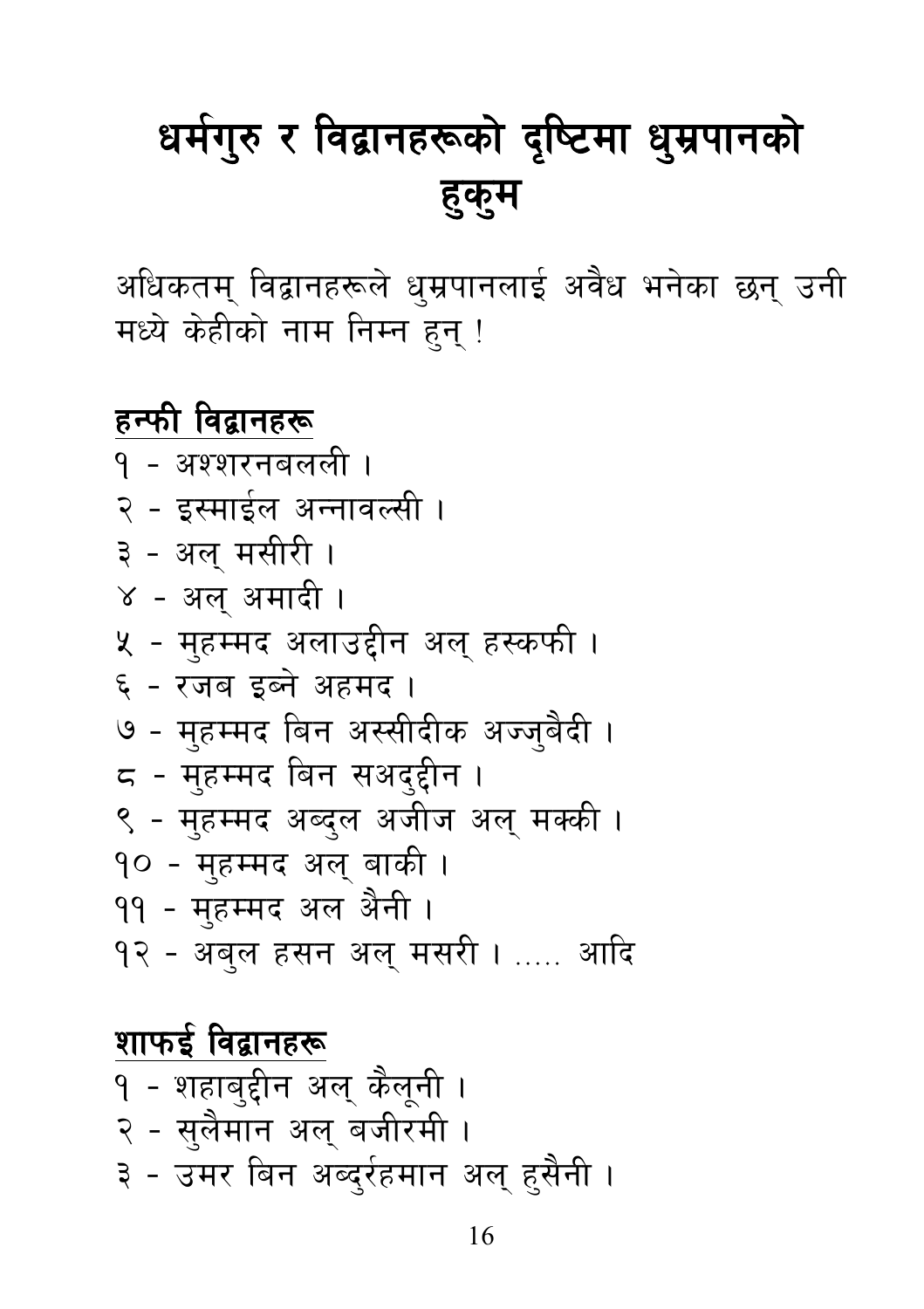### वर्तमानका विद्वानहरू

- ६ महम्मद अल बरजन्जी अल मदनी।
- ५ सअद अलु बाखी अलु मदनी।
- ४ अब्दल्लाह बिन अश्शैख मुहम्मद बिन अब्दुल वहाब ।
- ३ अहमद अस्सनहरी।
- २ मन्सूर अल् बहुती ।
- १ मुहम्मद अल् हम्बली ।

#### हम्बली विद्वा<u>नहरू</u>

- ६ खालिद बिन मुहम्मद अब्दुल्लाह अलु जअफरी।
- ५ अबुल गैस अलु कश्शाश अलु मगरबी ।
- ४ मुहम्मद बिन फतहल्लाह अलु मगरबी ।
- ३ खालिद अस्सरवैदी।
- २ सालिम अस्सनहरी।
- १ इब्राहीम अल्लाकानी ।

#### मलेकी विद्वानहरू

- ६ अब बक्र अलु अहदल ।
- ५ आमिर ।
- ४ इब्राहीम बिन जमआन ।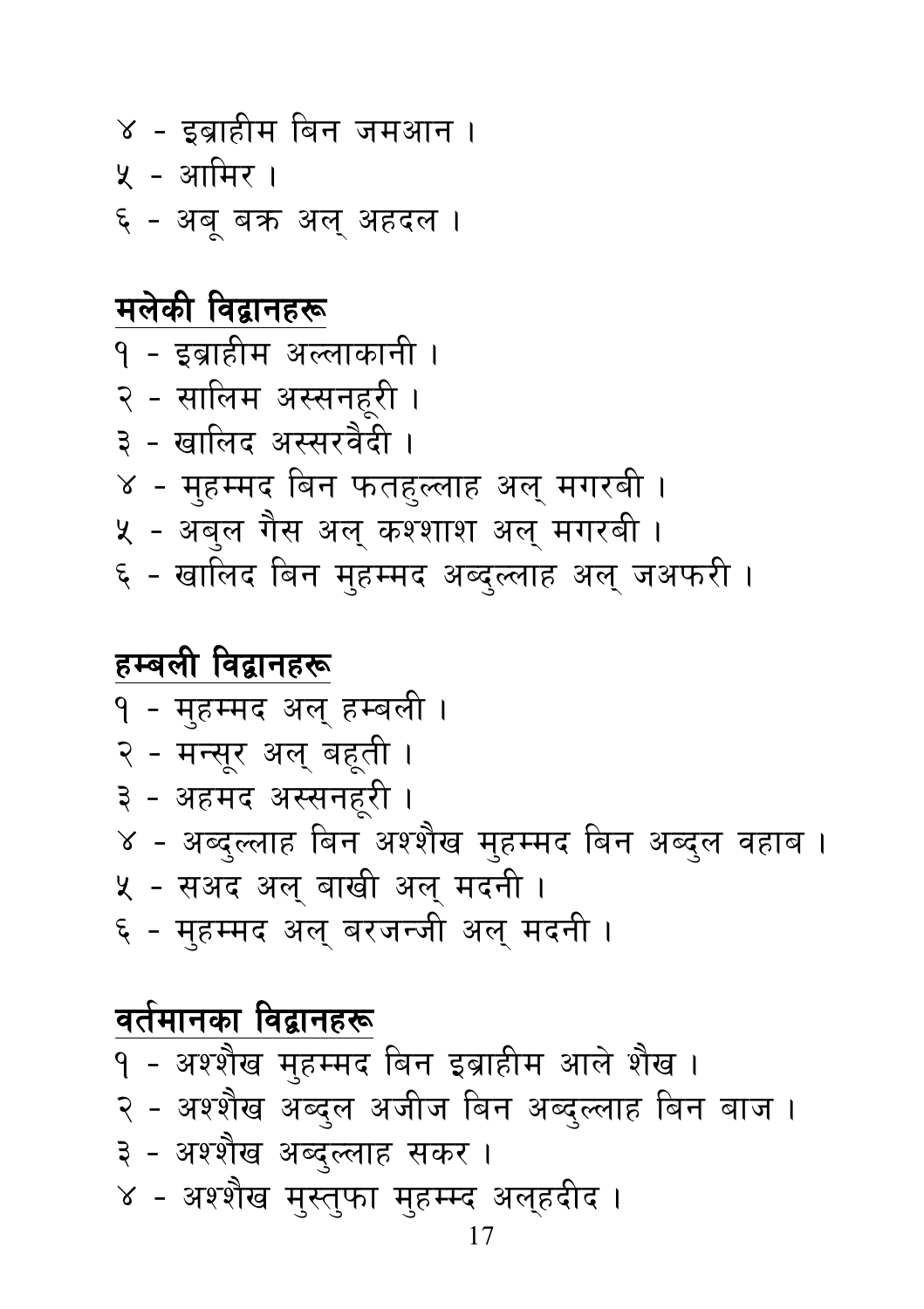५ - अश्शैख मुहम्मद मुहम्मद अल् हमीद । ६ - अल् हमाम जादुल हक शैखल अजहर । ७ - डा. अब्दल अजीज शिब्ली। ८ - डा. हामिद जामेअ । ९ - डा. जकरिया अलुबर्री । १० - डा. अल् हसैनी हाशिम वकील्ल अजहर । ........ आदि (अल् हकम्श्शरई फित्तदखीन, प्रकाशित साल १९८८ ई.)

प्रिय पाठकहरू ! उप्रोक्तमा वर्णन गरिएका प्रमाणहरू र विद्वानहरूको एउटा ठूलो समूहले भनेका उदगारहरू द्वारा यो सिद्ध भयो कि धुम्रपान वास्तवमा हराम छ , र हराम हुनुको साथ साथै हाम्रो स्वास्थ्यको लागि हानिकारक पनि छ । प्रत्येक वर्ष धुम्रपानबाट लाखौं व्यक्तिहरू क्यान्सरबाट पीडित भई मरिहाल्छन । त कतिपय क्यान्सरबाट पीडित हन्छन . यस्तो घातक पदार्थलाई हामी किन सेवन गर्छौं के यसबाट केही लाभ मिल्छ ?

होइन बरु यसबाट हाम्रो हानि नै हुन्छ सोच्नुस् कि प्रत्येक वर्ष तपाई धम्रपान माथि कति खर्च गर्नुहुन्छ । यदि त्यही पैसा कनै राम्रो कार्यमा लगाएको भए तपाईको कल्याण भइहाल्थ्यो । यदि त्यसै पैसाले कुनै पानी नभएको ठाउँमा नल गडाएको भए सबै पानी खाने मान्छेहरू तपाईलाई अशीश दिन्थे र तपाईको लागि पालनहार सित द्आ गर्थे। प्रिय भाइहरू ! यदि तपाईलाई धुम्रपानको लत लागेको छ भने आजै तौबा गरिहाल्नुस् र आफ्नो रक्षा आफै गर्नुस् । के तपाई देख्न् हन्न कि सिगरेटको पाकेट माथि लेखिएको हन्छ "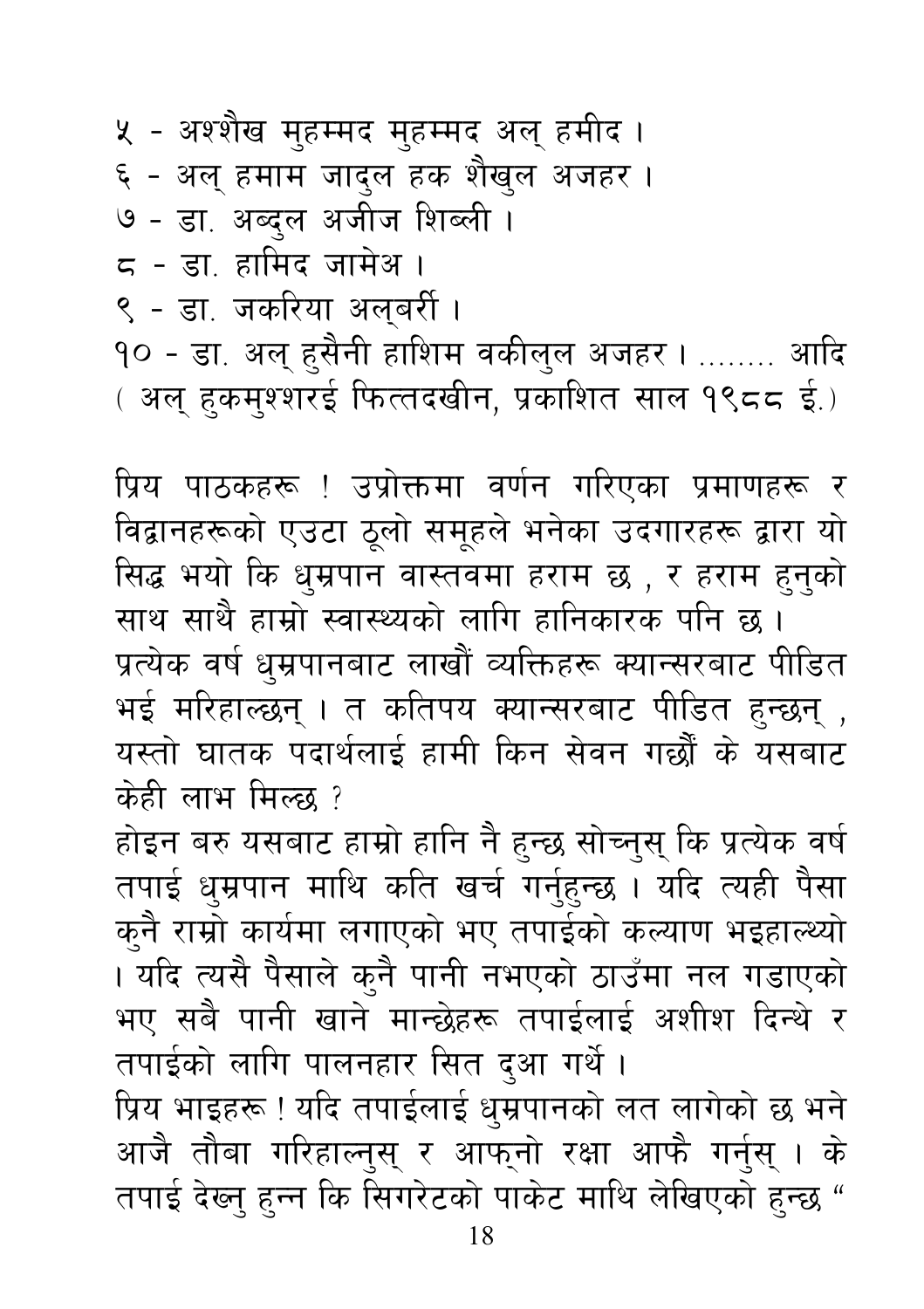सिगरेट खानुबाट क्यान्सर हुन्छ, वा सिगरेट सेवन स्वास्थको लागि हानिकारक छ "। के तपाईले उप्रोक्त वाक्य माथि कहिले गम्भीरता पूर्वक मनथन गर्नु भयो ?

तपाईहरू जानेर विषको प्रयोग गर्नु हुन्छ जुन तपाईको जीवनलाई नष्ट गरिदिन्छ र तपाईको बच्चाहरूलाई ट्हरो बनाई दिन्छ । के तपाईले ध्यान दिनु भयो यदि तपाईको मृत्यु हुन्छ भने तपाईको ससाना बच्चाहरूको के हुन्छ ? उनीहरूको देखरेख हेरचाह कसले गर्छ ? तपाई ती बच्चहरूलाई हेर्न्**स्** जुन अनाथ छन् उनीहरूको अवस्था कस्तो हुन्छ सबै बच्चहरू टाफी, चाउचाउ आदि खान्छन् तर टुहुराहरू उनीहरूको मुख हेरीरहेका हुन्छन्, कति दयनीय अवस्था हुन्छ , के तपाई चाहन् हुन्छ कि तपाईको बच्चाहरू पनि यस्तै अवस्थामा आफ्नो जीवन व्यतीत गरुन् , होइन कुनै पिता पनि यस्तो चाहन्न । तसर्थ तपाई यस्तो घातक पदार्थलाई छाडी आफनो र आफ्ना ससाना बच्चाहरूको भविष्यको सुरक्षा गर्नुस् । मलाई आशा छ कि यस सानो पुस्तकलाई पढेर तपाई धुम्रपानलाई छाडी स्वच्छ जीवन व्यतीत गर्ने प्रयत्न गर्न् हुन्छ र यस्तो पदार्थलाई त्याग्न् हुन्छ जसबाट तपाईको पालनहार पनि अप्रसन्न र तपाईको जीवन पनि असुरक्षित ।

मलाई आशा छ कि मेरो यो सानो प्रयास तपाईहरूको लागि लाभदायक होला । अन्तमा मेरो अल्लाहसित प्रार्थना छ कि अल्लाह हामी सबैलाई इस्लामीय विधानको ज्ञान प्रदान गरुन् र हामीलाई त्यस माथि हिंडने शक्ति प्रदान गरी स्वर्गको अधिकारी बनाउन् , र हामी मध्ये जन पथ विचलनमा परेका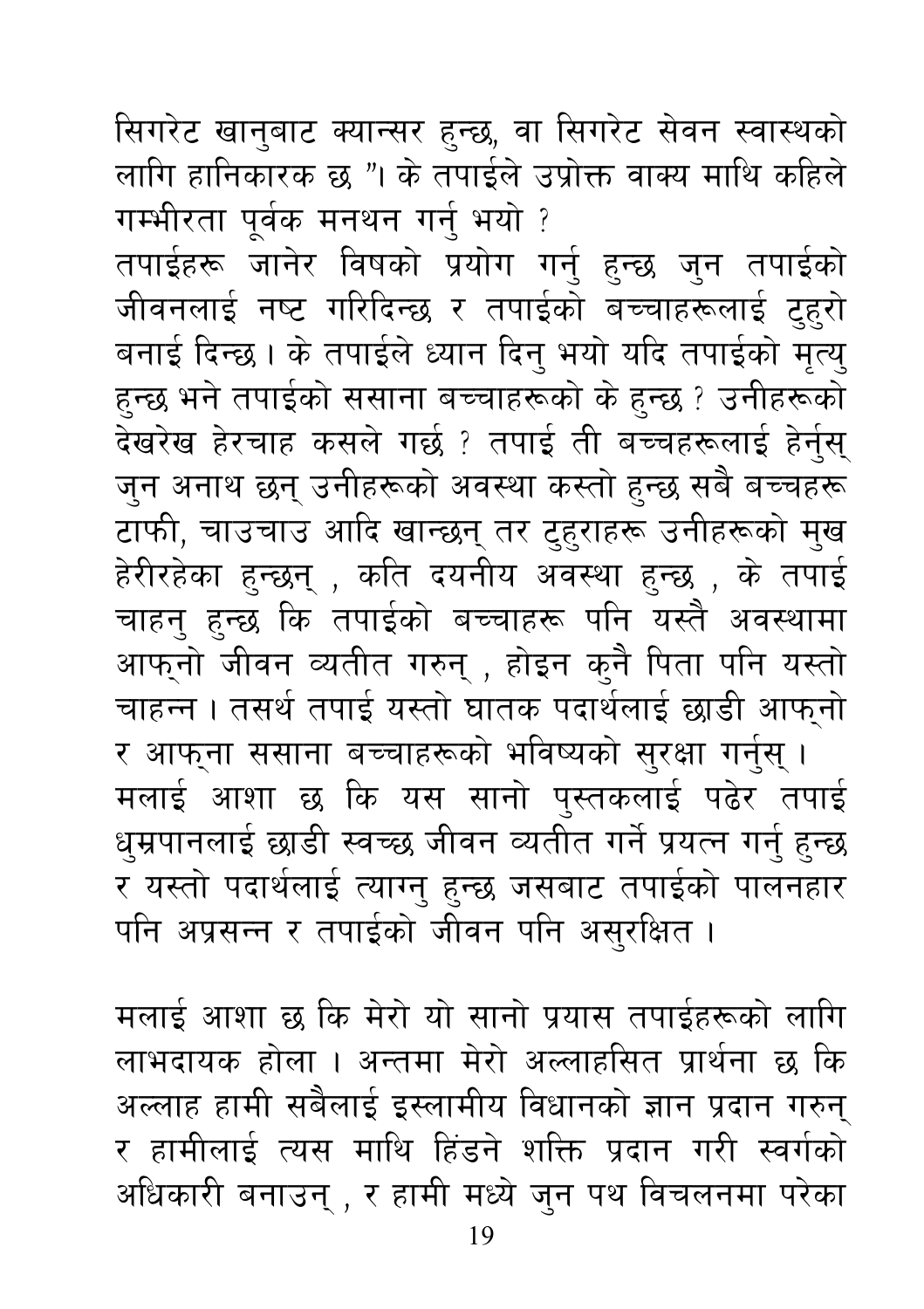छन् उनीहरूलाई सुमार्गी बनाउन् , र हामी सबैलाई यस्तो घातक पदार्थको सेवनबाट सुरक्षित राखन, र यस्तो कार्य तिर लगाउन् जसबाट लोक परलोकको कल्याण होस्, (आमीन) र हामी मध्ये जुन माथि कुनै कष्ट आईपरेको छ तिनीहरू माथि आफ्नो अपार अन्ग्रहले कृपा गरी उनीहरूको कष्टलाई दूर गरुन् , र हाम्रा जुन भाइहरूलाई कुनै विरामीले व्याकुल गरेको छ त्यसलाई संचो पारुन् , र हाम्रा निःसंतान भाइबहिनीहरूलाई आफ्नो अपार शक्तिले संतान प्रदान गरुन, र हाम्रा बाब् बाजे आमा र हाम्रा संतानहरूलाई स्वर्गको बाटोमा लगाई सबैलाई स्वर्ग प्रदान गरुन् , र हामी मध्येका जुन भाइबहिनीका आमा बाबुको स्वर्गबास भइसकेको छ अल्लाह उनी सबैको पापलाई क्षमा गरी स्वर्गमा स्थान प्रदान गरुन ।

(आमीन)